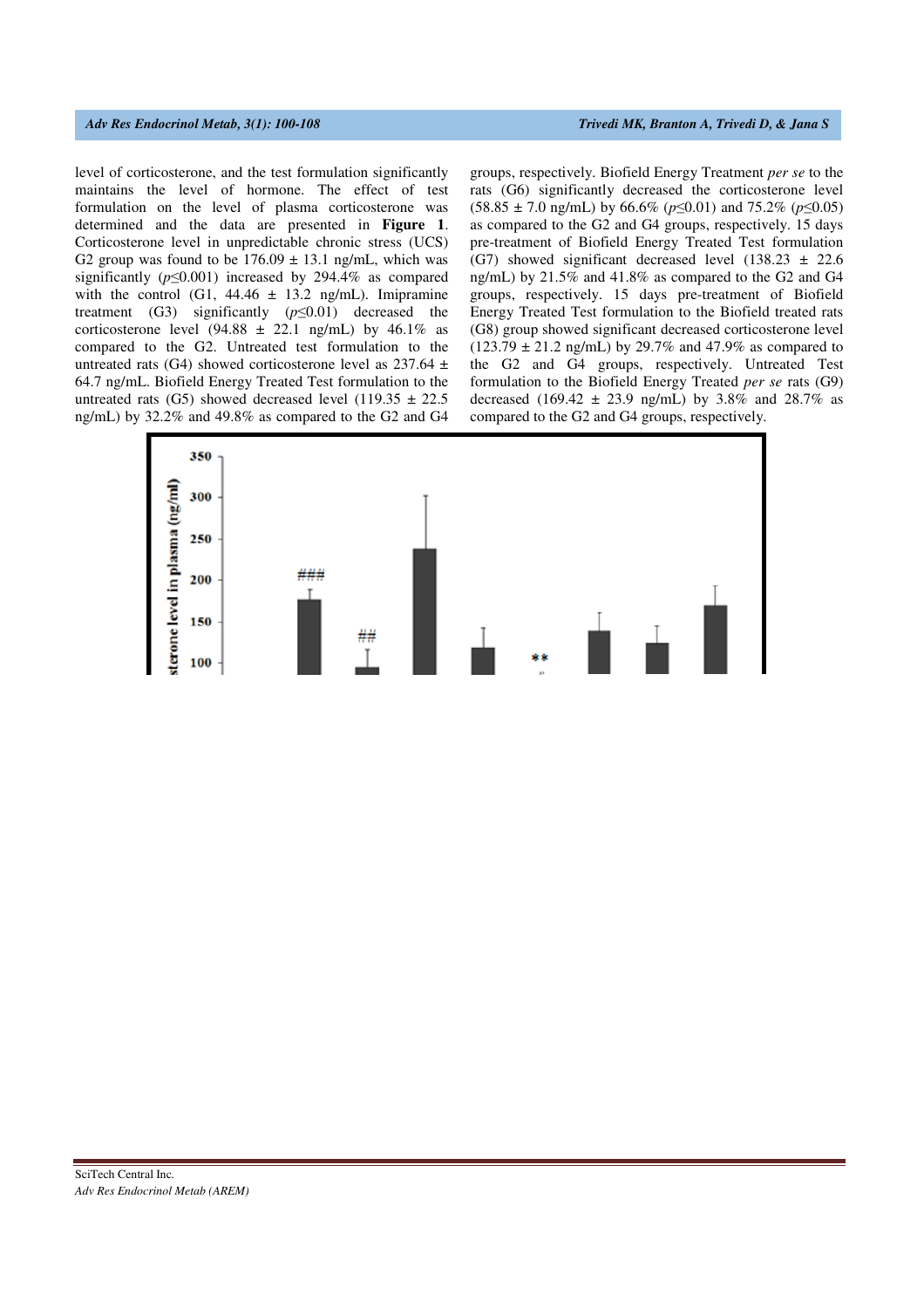significantly decreased plasma angiotensin II (35.70  $\pm$  3.6 pg/mL) by 35.9% (*p*≤0.001) and 5% as compared to the G2 and G4 groups, respectively. G8  $(43.68 \pm 4.1 \text{ pg/mL})$  and G9  $(35.91 \pm 3.8 \text{ pg/mL})$  group showed significantly decreased plasma angiotensin II by 21.5% and 35.5%, respectively as compared to the G2. G9 group showed decreased plasma angiotensin II by 4.4% as compared to the G4.



**Figure 2.** Effect of the test formulation on the level of plasma angiotensin-II in Sprague Dawley rats. G: Group; G1: Normal control; G2: Disease control (UCS: Unpredictable chronic stress + 0.5% CMC); G3: Reference item (UCS + Imipramine hydrochloride 30 mg/kg); G4: (UCS + Untreated test formulation); G5: (UCS + Biofield Energy Treated test formulation); G6: (UCS + Biofield Energy Treatment *per se* to animals from day -15; G7: (UCS + Biofield Energy Treated test formulation from day -15); G8: (UCS + Biofield Energy Treatment *per se* plus Biofield Energy Treated test formulation from day -15), and G9: (UCS + Biofield Energy Treatment *per se* animals plus untreated test formulation). Values are presented as mean ± SEM (n=6). \*\**p*≤0.01 *vs.* G1 and \*\*\**p*≤0.001 *vs.* G2.

# **3. Effect of the Test Formulation on Plasma Noradrenaline**

The role of noradrenaline in stress or psychological conditions was well established and they play a vital role in cardiovascular diseases [30,31]. Many disorders are directly linked with clinical pathologies such as chronic active hepatitis, asthmatics, Crohn's disease, ulcerative colitis, trigeminal neuralgia, chronic relapsing hepatitis, multiple sclerosis, systemic lupus erythematous (SLE), and rheumatoid arthritis (RA). The effect of test formulation on the level of plasma noradrenaline was determined and the results are compiled in the **Figure 3**. Plasma noradrenaline level in the UCS group (G2) was  $239.57 \pm 22.3$  pg/mL, which was increased by 29.1% as compared with the normal control (G1,  $185.64 \pm 36.6$  pg/mL). Imipramine treatment (G3) decreased the plasma noradrenaline level (134.42  $\pm$ 26.0 pg/mL) by 43.9% as compared to the G2. Untreated test formulation to untreated rats (G4) showed value as  $305.69 \pm$ 41.8 pg/mL. Besides, G6, G7, and G8 groups showed decreased the plasma noradrenaline level by 13.6%, 20.2%, and 28.4%, respectively as compared to the G4 group.

## **4. Effect of the Test Formulation on Plasma Epinephrine**

The effects of mental and physical stress have significant impact on plasma epinephrine. It has been reported that increases in circulating epinephrine or adrenaline have been linked with various level of physical sensations (symptoms) which are associated with acute and chronic stress [32]. The effect of the test formulation on the level of plasma epinephrine was determined and the results are compiled in the **Figure 4**. Plasma epinephrine level in the UCS group (G2) was  $86.94 \pm 13.17$  pg/mL, which was significantly (*p*≤0.01) increased by 132.2% in comparison with the normal control (G1,  $37.44 \pm 5.37$  pg/mL) group. Imipramine treatment (G3) significantly  $(p \le 0.01)$  decreased the plasma epinephrine level (33.6  $5 \pm 5.50$  pg/mL) by 61.3% as compared to the G2. G4 group was reported with decreased plasma epinephrine level (58.14  $\pm$  10.57pg/mL) by 33.1% as compared to the G2. Similarly, G5  $(41.32 \pm 7.81 \text{ pg/mL})$ group showed significant (*p*≤0.05) decreased percentage of plasma epinephrine by 51.9% and 28.1% as compared to the G2 and G4 groups, respectively. G6 group showed significantly (*p*≤0.05) decreased plasma epinephrine (41.82 ± 8.12 pg/mL) by 51.9% and 28.1% as compared to the G2 and G4 groups, respectively. G7 group showed decreased plasma epinephrine (54.20  $\pm$  19.23 pg/mL) by 37.7% and 6.8% as compared to the G2 and G4 groups, respectively. G8 (64.71  $\pm$  16.33 pg/mL) and G9 (56.21  $\pm$  11.96 pg/mL) groups showed decreased plasma epinephrine by 25.6% and 35.4%, respectively as compared to the G2 group.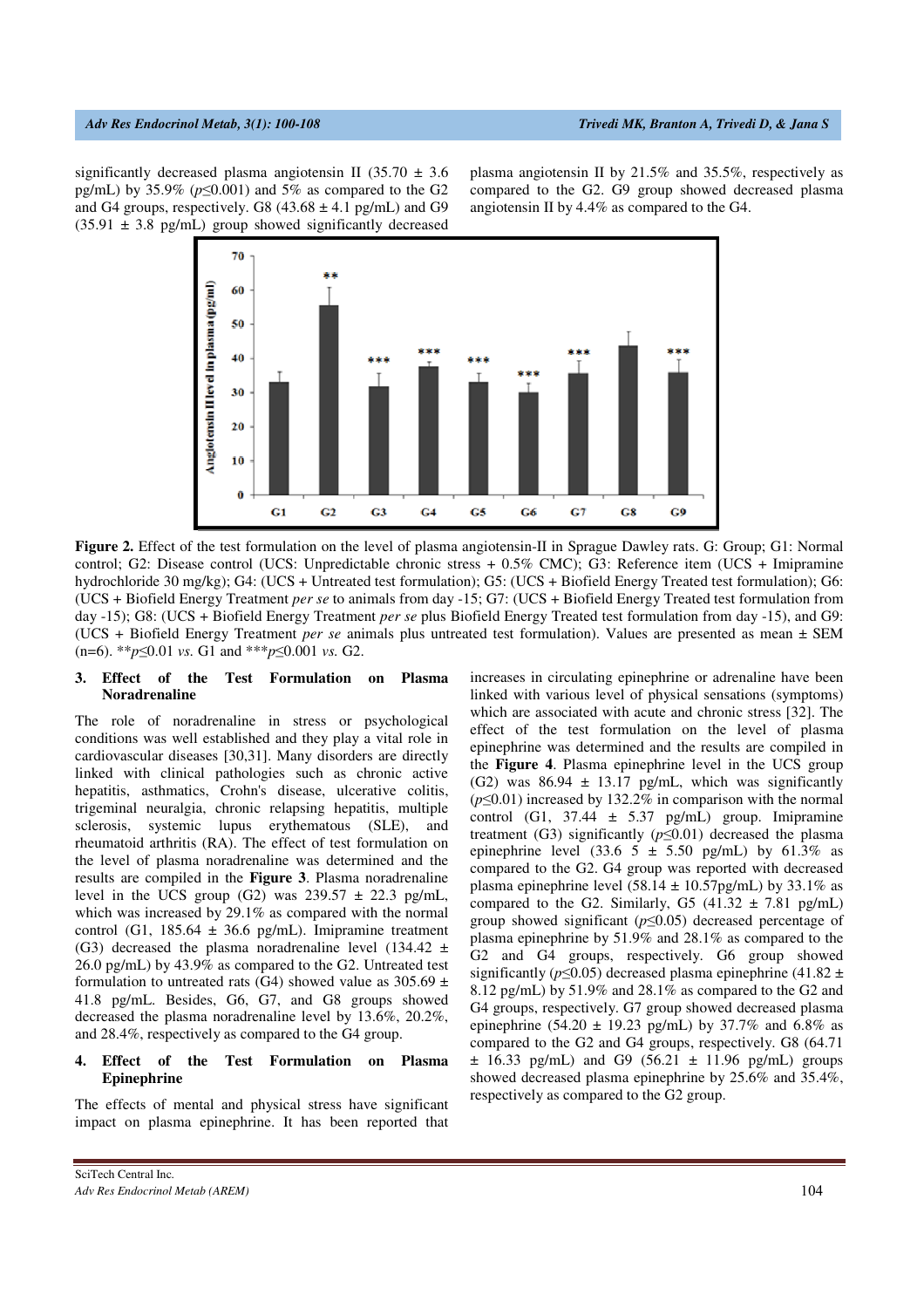

**Figure 3.** Effect of the test formulation on the level of plasma noradrenaline in Sprague Dawley rats. G: Group; G1: Normal control; G2: Disease control (UCS: Unpredictable chronic stress + 0.5% CMC); G3: Reference item (UCS + Imipramine hydrochloride 30 mg/kg); G4: (UCS + Untreated test formulation); G5: (UCS + Biofield Energy Treated test formulation); G6: (UCS + Biofield Energy Treatment *per se* to animals from day -15; G7: (UCS + Biofield Energy Treated test formulation from day -15); G8: (UCS + Biofield Energy Treatment *per se* plus Biofield Energy Treated test formulation from day -15), and G9: (UCS + Biofield Energy Treatment *per se* animals plus untreated test formulation). Values are presented as mean ± SEM



 $(n=6)$ .

**Figure 4.** Effect of the test formulation on the level of plasma epinephrine in Sprague Dawley rats. G: Group; G1: Normal control; G2: Disease control (UCS: Unpredictable chronic stress + 0.5% CMC); G3: Reference item (UCS + Imipramine hydrochloride 30 mg/kg); G4: (UCS + Untreated test formulation); G5: (UCS + Biofield Energy Treated test formulation); G6: (UCS + Biofield Energy Treatment *per se* to animals from day -15; G7: (UCS + Biofield Energy Treated test formulation from day -15); G8: (UCS + Biofield Energy Treatment *per se* plus Biofield Energy Treated test formulation from day -15), and G9: (UCS + Biofield Energy Treatment *per se* animals plus untreated test formulation). Values are presented as mean ± SEM (n=6). \**p*≤0.05 *vs.* G2, \*\**p*≤0.01 *vs.* G2, ## *p*≤0.01 *vs.* G1.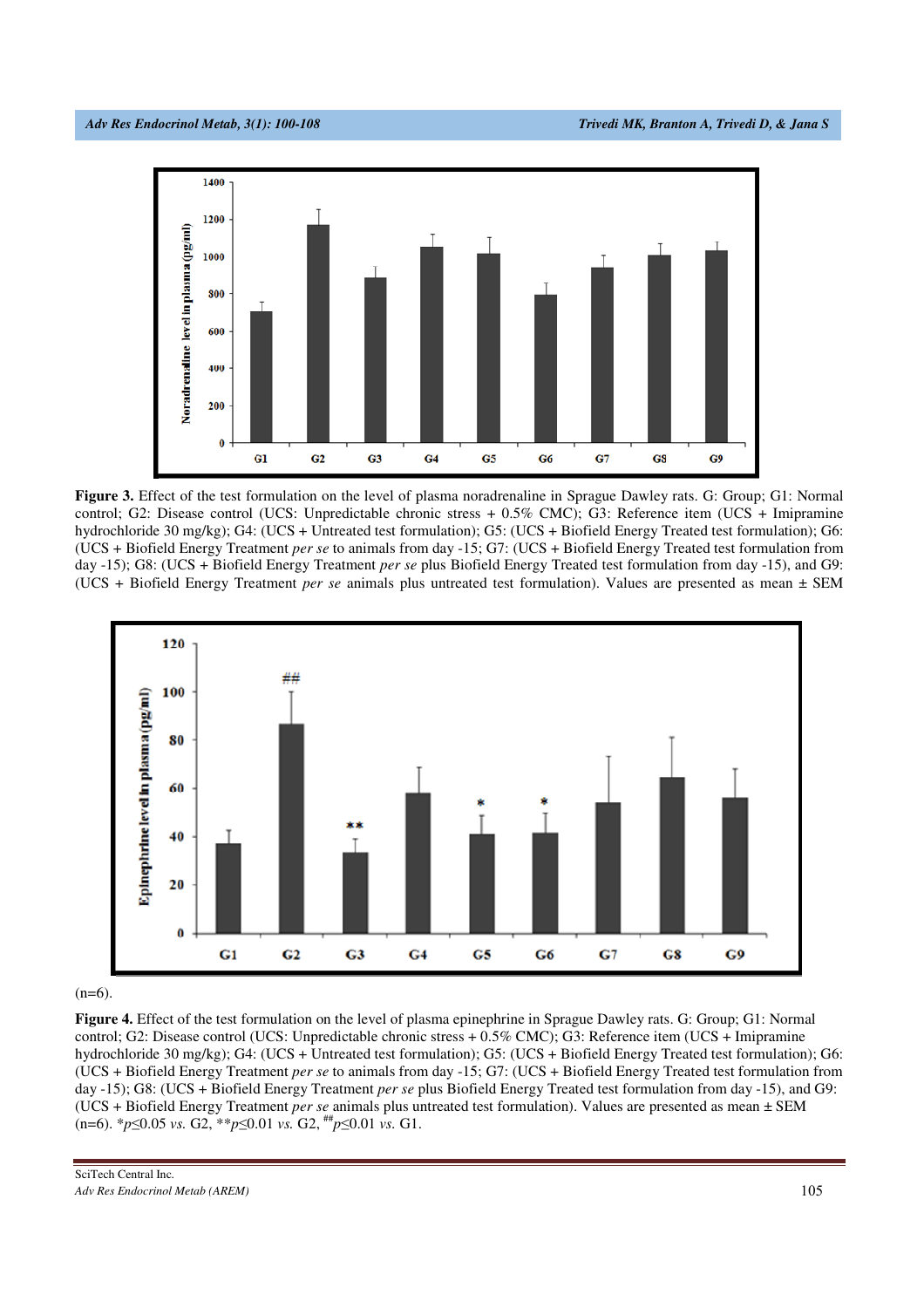### **5. Effect of the Test Formulation on CSF Norepinephrine**

Stress disorder along with blood pressure and cerebrospinal fluid also contribute to affect the level of norepinephrine in CSF [33]. The effect of the test formulation on the level of CSF norepinephrine was determined and the results are compiled in the **Figure 5**. CSF norepinephrine level in the UCS group (G2) was  $1172.27 \pm 82.73$  pg/mL, which was significantly ( $p \le 0.001$ ) increased by 65.5% in comparison with the normal control (G1,  $708.19 \pm 52.98$  pg/mL). Imipramine treatment (G3) significantly (*p*≤0.05) decreased the CSF nor-epinephrine level (888.08  $\pm$  58.76 pg/mL) by 24.2% as compared to the G2. G4 group was reported with decreased CSF norepinephrine level (1052.01 ± 71.23pg/mL)

by 10.3% as compared to the G2. Similarly, G5 (1017.57  $\pm$ 84.78 pg/mL) group showed decreased percentage of CSF norepinephrine by 13.27% and 3.3% as compared to the G2 and G4 groups, respectively. G6 group showed significantly  $(p \le 0.05)$  decreased CSF norepinephrine (795.34  $\pm$  65.66) pg/mL) by 32.2% and 24.4% as compared to the G2 and G4 groups, respectively. G7 group showed decreased CSF norepinephrine (941.60  $\pm$  69.78 pg/mL) by 19.7% and 10.5% as compared to the G2 and G4 groups, respectively. G8  $(1011.93 \pm 61.13 \text{ pg/mL})$  group showed decreased CSF norepinephrine by 13.7% and 3.8% as compared to the G2 and G4, respectively. G9 (1037.23  $\pm$  43.81 pg/mL) group showed decreased CSF nor-epinephrine by 11.5% as compared to the G2.



**Figure 5.** Effect of the test formulation on the level of nor-epinephrine in cerebro-spinal fluids (CSF) of Sprague Dawley rats. G: Group; G1: Normal control; G2: Disease control (UCS: Unpredictable chronic stress + 0.5% CMC); G3: Reference item (UCS + Imipramine hydrochloride 30 mg/kg); G4: (UCS + Untreated test formulation); G5: (UCS + Biofield Energy Treated test formulation); G6: (UCS + Biofield Energy Treatment *per se* to animals from day -15; G7: (UCS + Biofield Energy Treated test formulation from day -15); G8: (UCS + Biofield Energy Treatment *per se* plus Biofield Energy Treated test formulation from day -15), and G9: (UCS + Biofield Energy Treatment *per se* animals plus untreated test formulation). Values are presented as mean ± SEM (n=6).  $^{*}p \le 0.05$  *vs*. G2 and \*\*\**p*≤0.01 *vs*. G1.

In this research plan, four groups were considered as preventive maintenance groups. These groups were G6 (Biofield Energy Treatment *per se* to animals at -15 days), G7 (Biofield Energy Treated test formulation from day -15), G8 (Biofield Energy Treatment *per se* to animals along with Biofield Treated test formulation from day -15), and G9 (Biofield treatment *per se* at -15 days to animals with untreated test formulation). The results showed a significant slowdown of disease progression and all other disease-related symptoms/complications and also reduced the chances of disease susceptibility in these groups. Specifically, group G6 (preventive Biofield Energy Treatment group *per se* at -15 days) showed the best results as a preventive treatment group compared to the other groups. Based on the overall data, it suggests that the Biofield Energy Healing Therapy was found to be most effective and beneficial to prevent and protect from the occurrence of any type of disease in the rat model. The data indicated that this therapy could act as a preventive maintenance therapy to prevent the occurrence of disease, slowdown the disease progression when disease-related complications are present which will ultimately improve the overall health and quality of life.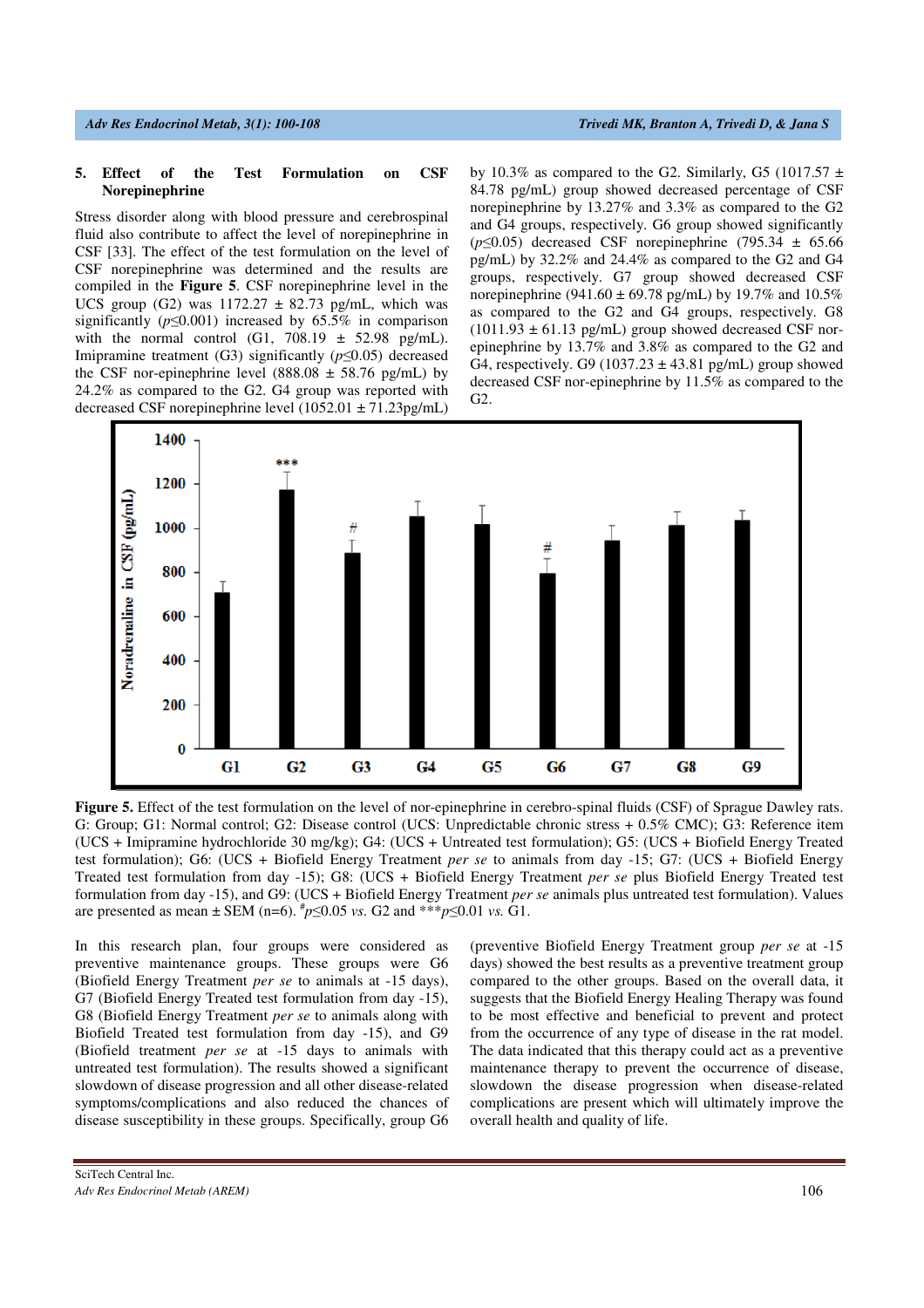### **CONCLUSIONS**

The present study demonstrated the effect of Biofield Energy Treated test formulation and Biofield Energy *per se* for the estimation of stress hormone that showed significant improved maintenance of the hormonal level, which have significant clinical role in stress-related disorders. Plasma corticosterone level was significantly decreased by 49.8%, 75.2%, 41.8%, 47.9% and 28.7% in the G5, G6, G7, G8, and G9 groups respectively, as compared with the untreated test formulation (G4) group. The data of plasma angiotensin-II showed significant reduced plasma level by 40.6% (*p*≤0.001), 46% (*p*≤0.001), 35.9% (*p*≤0.001), 21.5%, and 35.5% (*p*≤0.001) in the G5, G6, G7, and G9 groups, respectively as compared with the G4. In addition, plasma noradrenaline level was reduced by 13.6%, 20.2%, and 28.4% in the G6, G7, and G8 groups, respectively compared to the G4. Plasma epinephrine level was significantly reduced by 51.9% (*p*≤0.05), 51.9% (*p*≤0.05), 37.7%, 25.6%, and 35.4% in the G5, G6, G7, G8, and G9 groups, respectively compared to the G2 group. Norepinephrine level in CSF was significantly decreased by 13.27%, 32.2% (*p*≤0.05), 19.7%, 13.7%, and 11.5% in the G5, G6, G7, G8, and G9 groups, respectively compared to the G2 group. Biofield Energy Healing Treatment (the Trivedi Effect® ) *per se* showed the best results with respect to different beneficial efficacy and biomarker parameters in the preventive maintenance group, G6, as compared to the other preventive maintenance groups (G7, G8, and G9) in the rat model study. The Biofield Energy Healing Treatment also helped to slowdown the disease progression and disease-related complications impacting the overall animals' health. These data suggested that Biofield Energy Treatment *per se* and Biofield Energy Treated Test formulation in combination would be the best treatment strategy to prevent and protect from the occurrence of any type of diseases. Therefore, the Biofield Energy Healing Treatment (the Trivedi Effect® ) *per se* might be effective in healthy humans, when used as a preventive maintenance therapy to sustain good health, to boost overall health, promote healthy aging and increase quality of life. In the presence of disease, the Biofield Energy therapy might reduce the severity of any acute/chronic disease (such as auto-immune-related and inflammatory disorders) and / or slow the disease progression. This test formulation can be used against systemic lupus erythematosus, fibromyalgia, Addison disease, multiple sclerosis, myasthenia gravis, pernicious anemia, aplastic anemia, psoriasis, rheumatoid arthritis, Crohn's disease, vitiligo, chronic fatigue syndrome and alopecia Areata, as well as inflammatory disorders such as ulcerative colitis, atherosclerosis, dermatitis, hepatitis, and diverticulitis. However, Biofield Energy Healing Treated test formulation and Biofield Energy Healing Treatment *per se* can also be used in the prevention of brain disorders such as Alzheimer's disease, dementias, brain cancer, epilepsy and other seizure disorders, mental disorders, Parkinson's and other movement

SciTech Central Inc*.* 

disorders, stroke and transient ischemic attack and in the improvement of overall health and quality of life.

## **ACKNOWLEDGEMENTS**

The authors are grateful to Dabur Research Foundation, Trivedi Science, Trivedi Global, Inc., and Trivedi Master Wellness for the assistance and support during the work.

## **REFERENCES**

- 1. Grant BF, Hasin DS, Stinson FS, Dawson DA, Ruan JW, et al. (2005) Prevalence, correlates, co-morbidity, and comparative disability of DSM-IV generalized anxiety disorder in the USA: Results from the National epidemiologic survey on alcohol and related conditions. Psychol Med 35: 1747-1759.
- 2. Kendler KS, Karkowski LM, Prescott CA (1998) Stressful life events and major depression: Risk period, long-term contextual threat, and diagnostic specificity. J Nerv Ment Dis 186: 661-669.
- 3. Lupien SJ, Maheu F, Tu M, Fiocco A, Schramek TE (2007) The effects of stress and stress hormones on human cognition: Implications for the field of brain and cognition. Brain Cogn 65(3): 209-237.
- 4. McEwen BS (2006) Protective and damaging effects of stress mediators: Central role of the brain. Dialogues Clin Neurosci 8(4): 367-381.
- 5. Kalivas PW, Duffy P (1995) Selective activation of dopamine transmission in the shell of the nucleus accumbens by stress. Brain Res 675(1): 325-328.
- 6. Dias-Ferreira E, Sousa JC, Melo I, Morgado P, Mesquita AR, et al. (2009) Chronic stress causes front striatal reorganization and affects decision-making. Science 325(5940): 621-625.
- 7. Erb S, Stewart J (1999) A role for the bed nucleus of the stria terminalis, but not the amygdala, in the effects of corticotropin-releasing factor on stress-induced reinstatement of cocaine seeking. J Neurosci 19: RC35.
- 8. Chappell P, Smith M, Kilts C, Bissette G, Ritchie J, etal. (1986) Alterations in corticotropin-releasing factor-like immunoreactivity in discrete rat brain regions after acute and chronic stress. J Neurosci 6(10): 2908-2914.
- 9. Yang G, Wan Y, Zhu Y (1996) Angiotensin II--an important stress hormone. Biol Signal 5(1): 1-8.
- 10. Yang G, Xi ZX, Wan Y, Wang H, Bi G (1993) Changes in circulating and tissue angiotensin II during acute and chronic stress. Biol Signal 2(3): 166-172.
- 11. Sadowski RN, Jackson GR, Wieczorek L, Gold PE (2009) Effects of stress, corticosterone, and epinephrine administration on learning in place and response tasks. Behav Brain Res 205(1): 19-25.